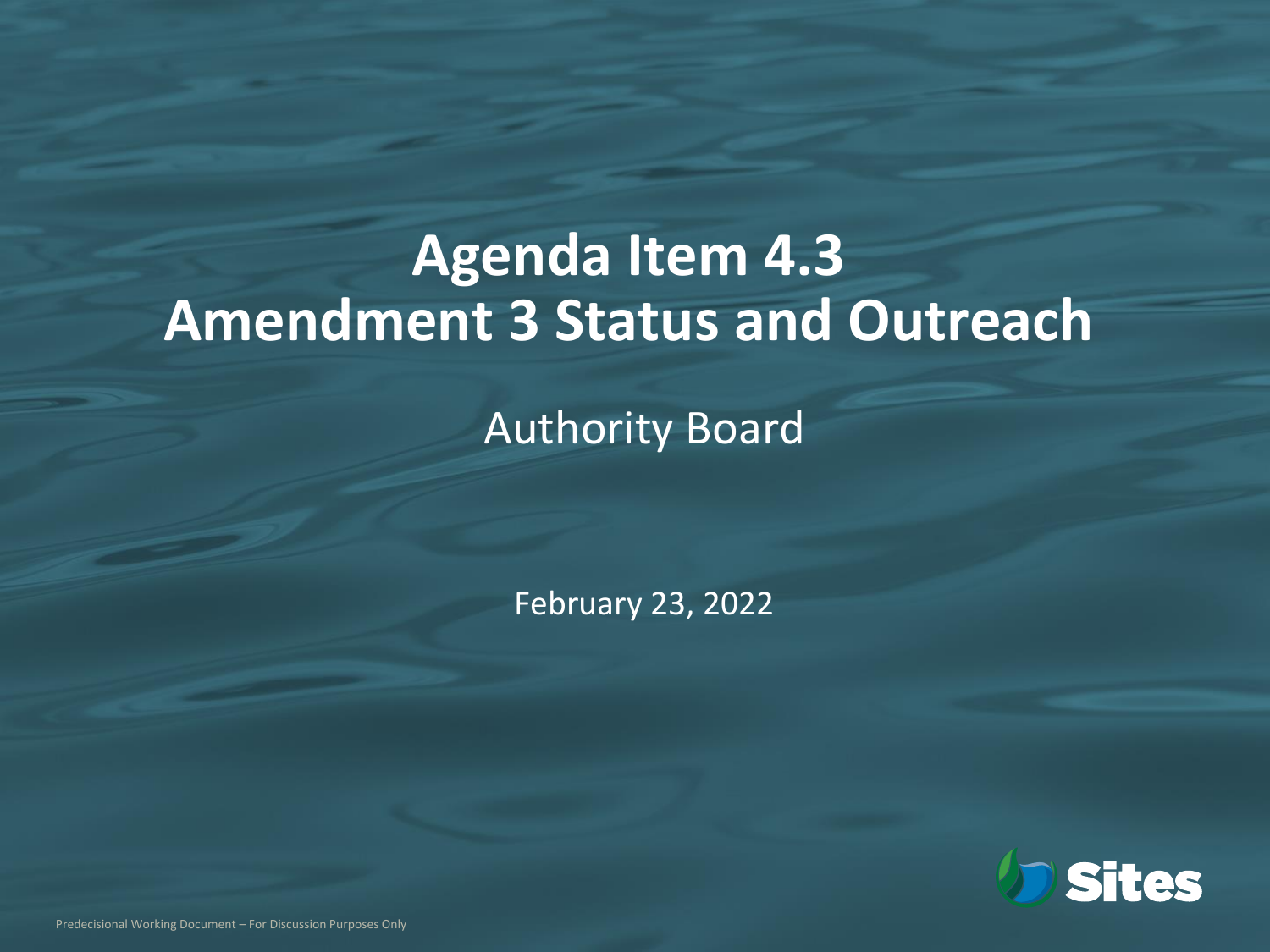## **Soft Call Survey Results**

| <b>Participant</b>               | <b>Current</b><br><b>Participation</b><br>(AF) | Staff Estimate for   Planned Date<br><b>Amendment 3</b><br>Participation<br>(AF) | for Home<br><b>Board</b><br><b>Consideration</b> | <b>Participant</b>                                        | <b>Current</b><br>Participation<br>(AF) | Staff Estimate for   Planned Date<br><b>Amendment 3</b><br>Participation<br>(AF) | for Home<br><b>Board</b><br><b>Consideration</b> |
|----------------------------------|------------------------------------------------|----------------------------------------------------------------------------------|--------------------------------------------------|-----------------------------------------------------------|-----------------------------------------|----------------------------------------------------------------------------------|--------------------------------------------------|
| <b>Antelope Valley-East Kern</b> | 500                                            |                                                                                  |                                                  | <b>MWD of Southern CA</b>                                 | 50,000                                  | <b>TBD</b>                                                                       | <b>Mar 2022</b>                                  |
| <b>Carter MWC</b>                | 300                                            | <b>TBD</b>                                                                       | <b>Feb 2022</b>                                  | <b>Reclamation District 108</b>                           | 4,000                                   | 4,000                                                                            | complete                                         |
| <b>City of American Canyon</b>   | 4,000                                          | 4,000                                                                            | <b>Mar 2022</b>                                  | <b>Rosedale-Rio Bravo</b>                                 | 500                                     | 500                                                                              | complete                                         |
| <b>Coachella Valley WD</b>       | 10,000                                         | 10,000                                                                           | <b>Mar 2022</b>                                  | <b>San Bernardino Valley</b>                              | 21,400                                  | 21,400                                                                           | complete                                         |
| <b>Colusa County</b>             | 10,000                                         | 10,000                                                                           | <b>Mar 2022</b>                                  | <b>San Gorgonio Pass</b>                                  | 14,000                                  | 14,000                                                                           | <b>Feb 2022</b>                                  |
| <b>Colusa County WD</b>          | 10,073                                         | 8,106                                                                            | <b>Mar 2022</b>                                  | <b>Santa Clara Valley</b>                                 | 500                                     | <b>Uncertain</b>                                                                 | <b>Mar 2022</b>                                  |
| <b>Cortina WD</b>                | 450                                            |                                                                                  |                                                  | <b>Santa Clarita Valley</b>                               | 5,000                                   | 5,000                                                                            | complete                                         |
| <b>Davis WD</b>                  | 2,000                                          | 2,000                                                                            | <b>Mar 2022</b>                                  | <b>Westside WD</b>                                        | 5,375                                   | 4,375                                                                            | <b>Feb 2022</b>                                  |
| <b>Desert WA</b>                 | 6,500                                          | 6,500                                                                            | complete                                         | <b>Wheeler Ridge - Maricopa</b>                           | 3,050                                   | $2,000 - 4,000$                                                                  | <b>Mar 2022</b>                                  |
| <b>Dunnigan WD</b>               | 2,972                                          | 2,972                                                                            | complete                                         | Zone 7 WA                                                 | 10,000                                  | 10,000                                                                           | complete                                         |
| <b>Glenn-Colusa ID</b>           | 5,000                                          | 5,000                                                                            | complete                                         | <b>Public Water Agency Total</b>                          | 167,620                                 | <b>TBD</b>                                                                       |                                                  |
| <b>Irvine Ranch WD</b>           | 1,000                                          | 1,000                                                                            | <b>Mar 2022</b>                                  |                                                           |                                         |                                                                                  |                                                  |
| <b>La Grande WD</b>              | 1,000                                          | 1,000                                                                            | <b>Mar 2022</b>                                  | Participation levels are reported in annualized acre-feet |                                         |                                                                                  |                                                  |

Predecisional Working Document – For Discussion Purposes Only